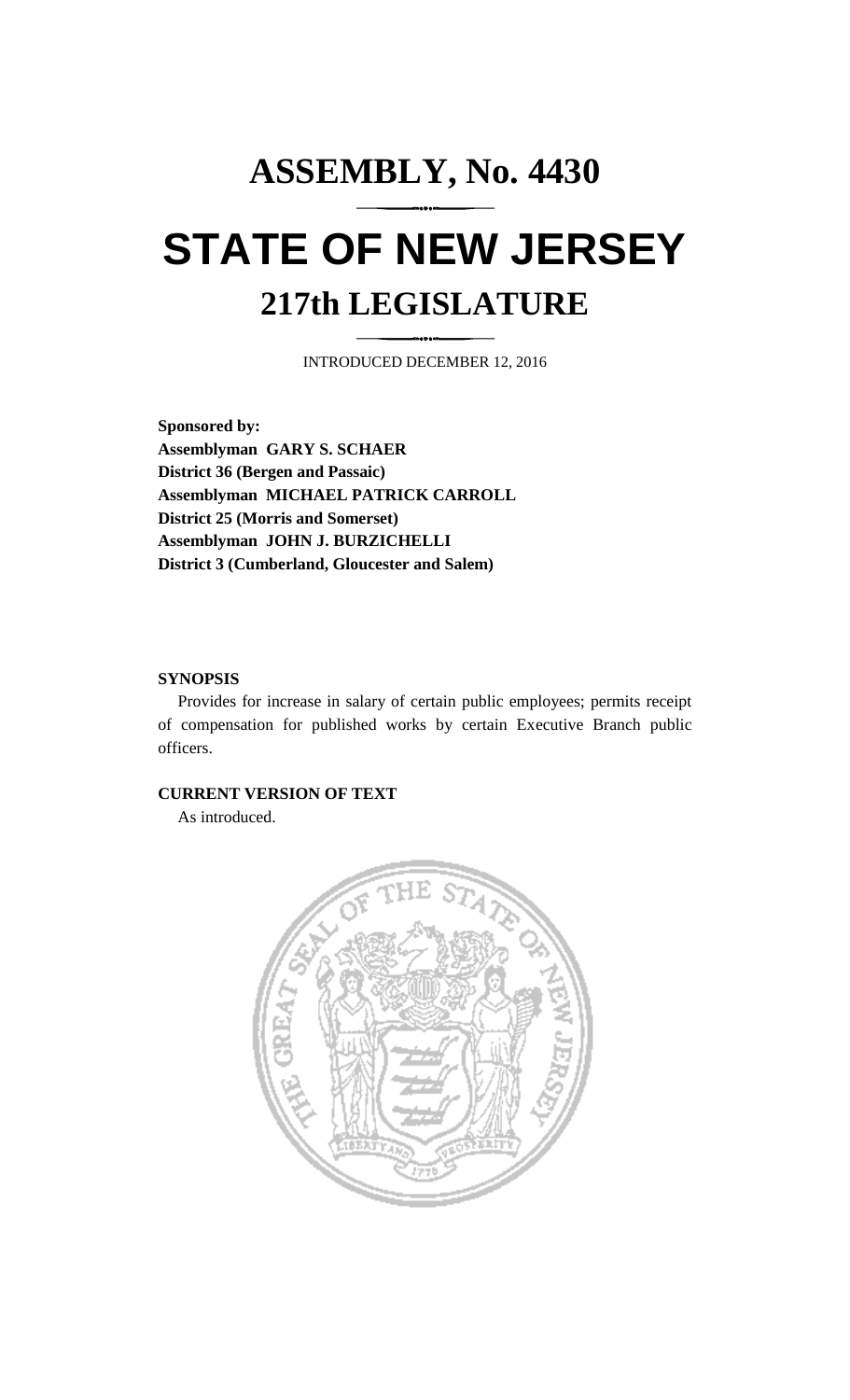**AN ACT** concerning the compensation of certain public employees, and amending various parts of the statutory law, amending the title and body of P.L.1948 c.16, and supplementing chapter 11 of Title 52 of the Revised Statutes. **BE IT ENACTED** *by the Senate and General Assembly of the State of New Jersey:* 1. N.J.S.2A:158-10 is amended to read as follows: 2A:158-10. County prosecutors shall receive annual salaries to be fixed by the governing body of the county at **[**\$153,000 beginning on January 1, 2008 and **]** \$165,000 beginning on January 1, 2009, \$170,000 beginning on January 1, 2017, and \$175,000 14 beginning on January 1, 2018 and thereafter. There shall be appropriated annually to the Department of Community Affairs for payment to each county for additional salary costs resulting from the increase in the salary of county prosecutors an amount equal to the amount by which the annual salary paid to the county prosecutor under this section exceeds \$100,000.00. (cf: P.L.2007, c.350, s.2) 22 2. N.J.S.2B:2-4 is amended to read as follows: 2B:2-4. Judicial Salaries. **[**Annual salaries of justices and judges beginning on January 1, 2008 shall be: 25 Chief Justice of the Supreme Court \$183,182 26 Associate Justice of the Supreme Court \$176,488 Judge of the Superior Court, 28 Appellate Division \$167,023 Judge of the Superior Court, 30 Assignment Judge \$163,404 Judge of the Superior Court; 32 Judge of the Tax Court \$157,000<sup>1</sup> Annual salaries of justices and judges beginning on January 1, 2009 and thereafter shall be: Chief Justice of the Supreme Court \$192,795 36 Associate Justice of the Supreme Court \$185,482 Judge of the Superior Court, 38 Appellate Division \$175,534 Judge of the Superior Court, 40 Assignment Judge \$171,731 Judge of the Superior Court; 42 Judge of the Tax Court \$165,000 The annual salaries of justices and judges shall be increased by three percent on January 1, 2017. The annual salaries of justices and judges for the year beginning January 1, 2017 shall be increased by three percent beginning on January 1, 2018.

**EXPLANATION – Matter enclosed in bold-faced brackets [thus] in the above bill is not enacted and is intended to be omitted in the law.**

**Matter underlined thus is new matter.**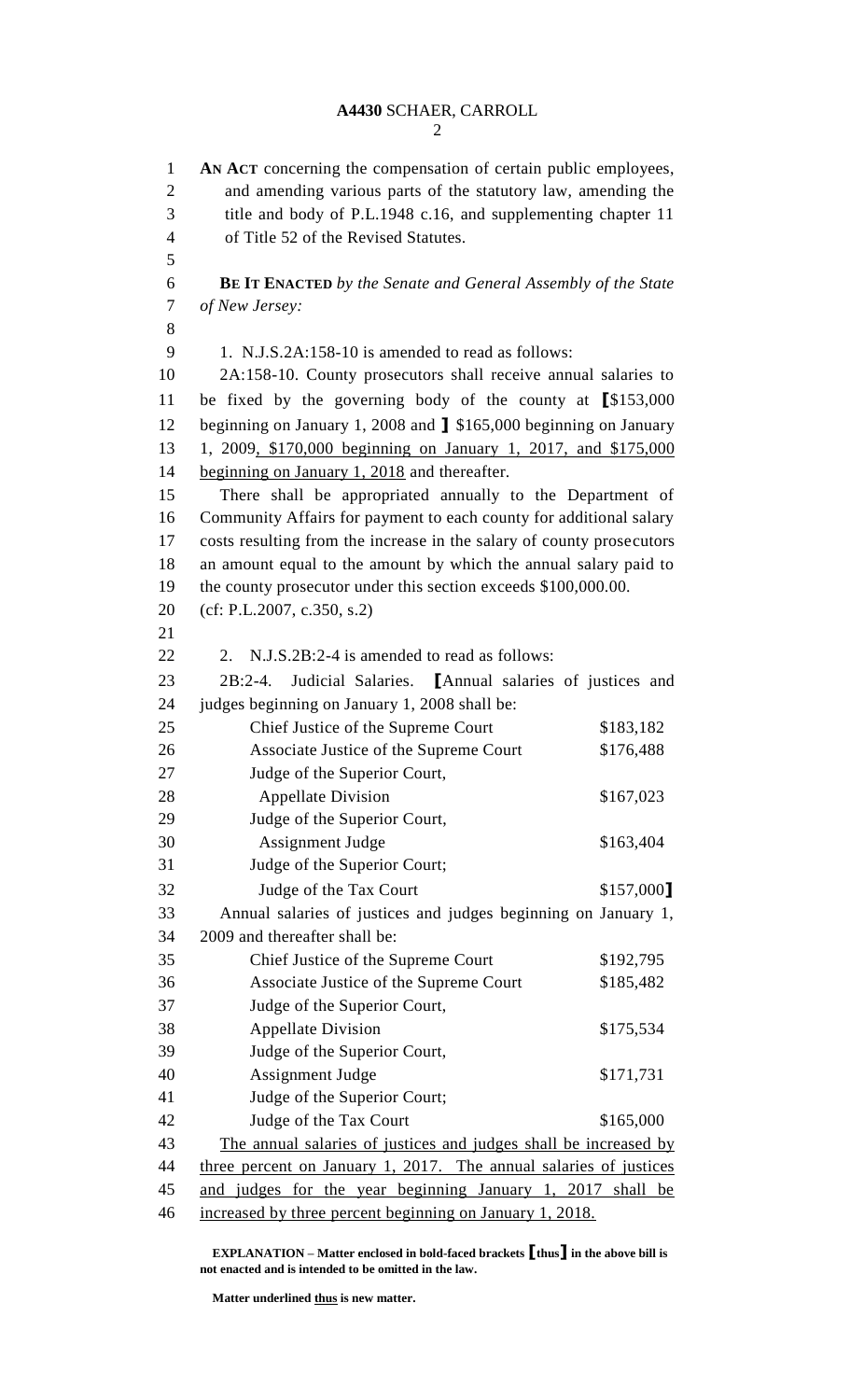1 Beginning on January 1, 2019 and thereafter, the amount of the annual salary determined for the prior calendar year shall be adjusted annually by the State Treasurer in direct proportion to the percent change in the Consumer Price Index over a 12-month period beginning November 1 and ending October 31. For the purpose of this subsection, "Consumer Price Index" means the Consumer Price Index for All Urban Consumers, New York-Northern New Jersey- Long Island Metropolitan Area, All Items (1982-84=100), as published by the Bureau of Labor Statistics in the United States Department of Labor. The State Treasurer shall determine the 11 amount of the adjustment by December 1 of each year and the 12 adjustment shall become effective for payments to be made during the calendar year following the determination, beginning with 14 payments made on or after January 1 of each calendar year. An 15 adjustment in the annual payment shall be made only if the percent change in the Consumer Price Index for the period specified is greater than zero. If the reference base of the index is changed, the index used to determine the Consumer Price Index shall be the index converted to the new base by standard statistical methods. 20 The first adjustment determination shall be made by December 1, 2018 and applicable to payments commencing on January 1, 2019. (cf: P.L.2007, c.350, s.1) 3. Section 1 of P.L.1948, c.16 (C.52:10A-1) is amended to read as follows: 1. a. Members of the Senate and General Assembly shall receive annually, during the term for which they shall have been elected and while they shall hold their office, compensation in the sum of **[**\$35,000.00 beginning with the 1990 legislative year and compensation in the sum of**]** \$49,000 beginning with the 2002 legislative year and thereafter. The President of the Senate and the Speaker of the General Assembly, each by virtue of his office, shall receive an additional allowance, equal to 1/3 of his compensation as a member. The compensation herein provided shall be paid to each member upon his qualifying into office as such member, and the additional allowance herein provided to the President of the Senate and the Speaker of the General Assembly shall be paid upon his qualifying into office as such officer. b. Each member of the Senate and General Assembly shall be provided with an allowance of not less than \$140,000 during each annual legislative session for member staff services commencing with the 2017 annual session. There shall be appropriated annually to the Legislature, from the general revenues of the State, the amount necessary to provide such an allowance to each member. (cf: P.L.1999, c.380, s.12) 4. Section 13 of P.L.1971, c.182 (C.52:13D-24) is amended to

read as follows: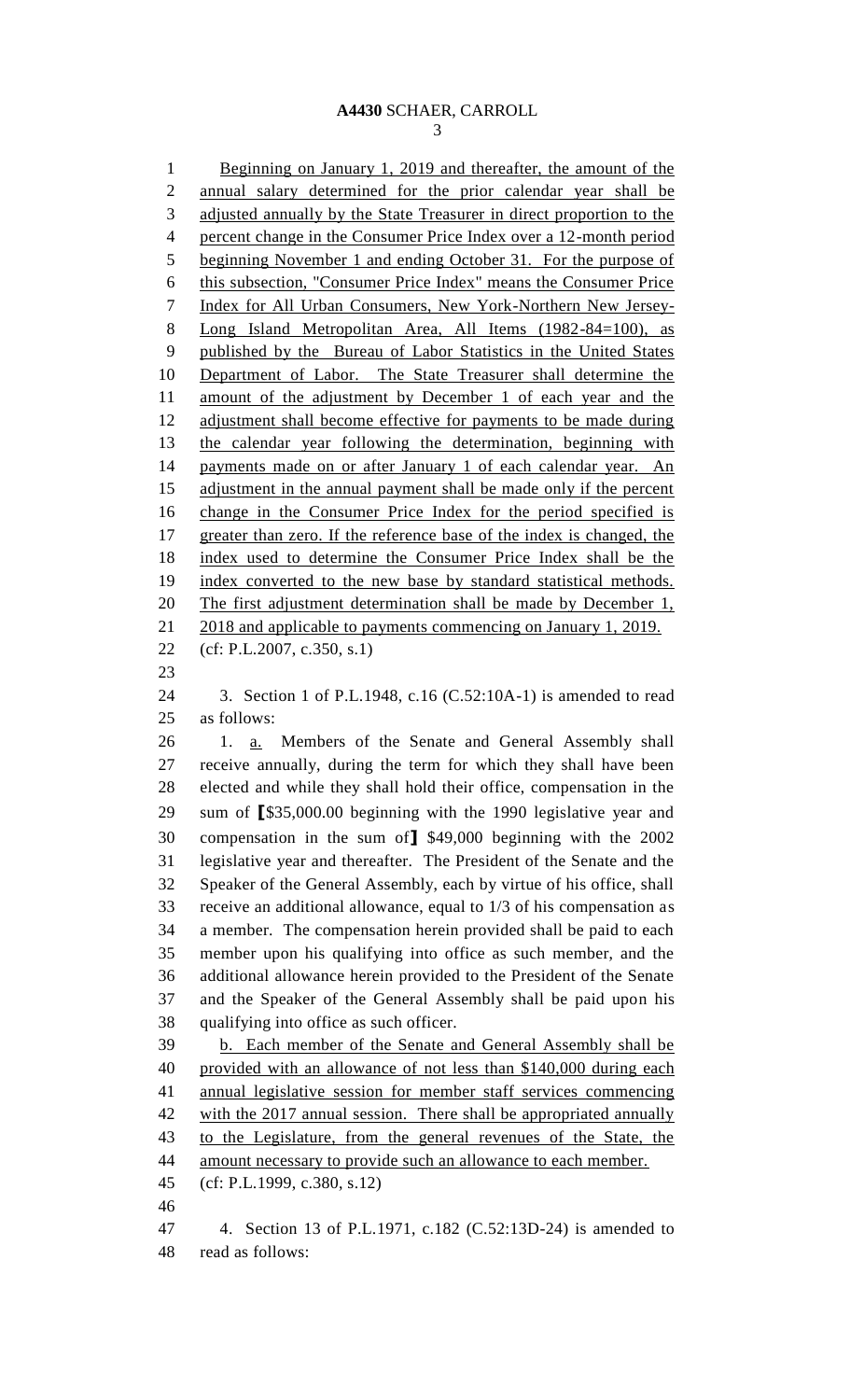13. a. No State officer or employee, special State officer or employee, or member of the Legislature shall solicit, receive or agree to receive, whether directly or indirectly, any compensation, reward, employment, gift, honorarium, out-of-State travel or subsistence expense or other thing of value from any source other than the State of New Jersey, for any service, advice, assistance, appearance, speech or other matter related to the officer, employee, or member's official duties, except as authorized in this section.

 b. A State officer or employee, special State officer or employee, or member of the Legislature may, in connection with any service, advice, assistance, appearance, speech or other matter related to the officer, employee, or member's official duties, solicit, receive or agree to receive, whether directly or indirectly, from sources other than the State, the following:

 (1) reasonable fees for published books on matters within the officer, employee, or member's official duties;

 (2) reimbursement or payment of actual and reasonable expenditures for travel or subsistence and allowable entertainment expenses associated with attending an event in New Jersey if expenditures for travel or subsistence and entertainment expenses are not paid for by the State of New Jersey;

 (3) reimbursement or payment of actual and reasonable expenditures for travel or subsistence outside New Jersey, not to exceed \$500.00 per trip, if expenditures for travel or subsistence and entertainment expenses are not paid for by the State of New Jersey. The \$500 per trip limitation shall not apply if the reimbursement or payment is made by (a) a nonprofit organization of which the officer, employee, or member is, at the time of reimbursement or payment, an active member as a result of the payment of a fee or charge for membership to the organization by the State or the Legislature in the case of a member of the Legislature; (b) a nonprofit organization that does not contract with the State to provide goods, materials, equipment, or services; or (c) any agency of the federal government, any agency of another state or of two or more states, or any political subdivision of another state.

 Members of the Legislature shall obtain the approval of the presiding officer of the member's House before accepting any reimbursement or payment of expenditures for travel or subsistence outside New Jersey.

 As used in this subsection, "reasonable expenditures for travel or subsistence" means commercial travel rates directly to and from an event and food and lodging expenses which are moderate and neither elaborate nor excessive; and "allowable entertainment expenses" means the costs for a guest speaker, incidental music and other ancillary entertainment at any meal at an event, provided they are moderate and not elaborate or excessive, but does not include the costs of personal recreation, such as being a spectator at or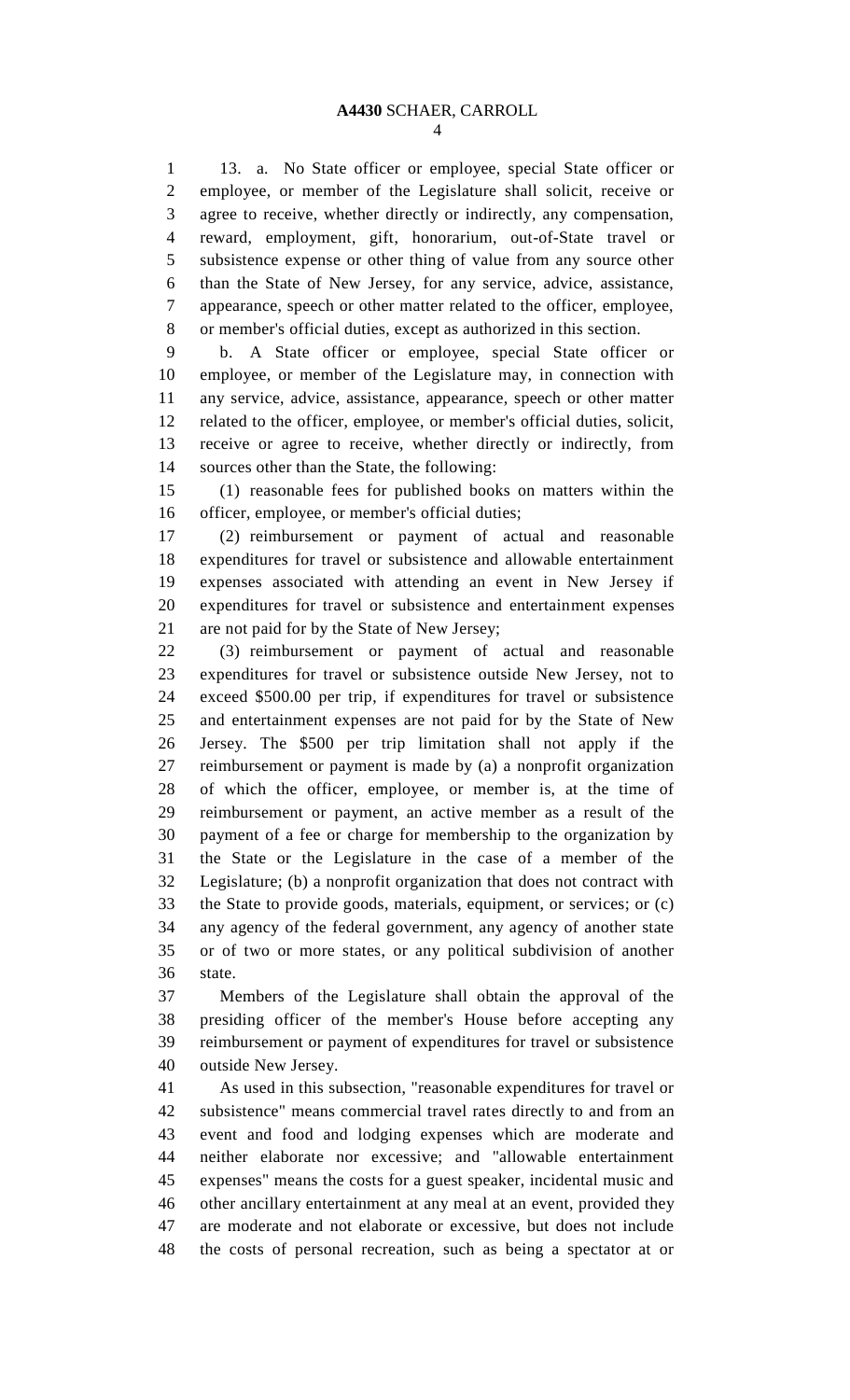engaging in a sporting or athletic activity which may occur as part of that event.

 c. This section shall not apply to the solicitation or acceptance of contributions to the campaign of an announced candidate for elective public office, except that campaign contributions may not be accepted if they are known to be given in lieu of a payment prohibited pursuant to this section.

 d. (1) Notwithstanding any other provision of law, a designated State officer as defined in paragraph (2) of this subsection shall not solicit, receive or agree to receive, whether directly or indirectly, any compensation, salary, honorarium, fee, or other form of income from any source, other than the compensation paid or reimbursed to him or her by the State for the performance of official duties, for any service, advice, assistance, appearance, speech or other matter, except for investment income from stocks, mutual funds, bonds, bank accounts, notes, a beneficial interest in a trust, financial compensation received as a result of prior employment or contractual relationships, and income from the disposition or rental of real property, or any other similar financial instrument and except for compensation for books and published works or reimbursement for travel as authorized in paragraphs (2) and (3) of subsection b. of this section. To receive such income, a designated State officer shall first seek review and approval by the State Ethics Commission to ensure that the receipt of such income does not violate the "New Jersey Conflicts of Interest Law," P.L.1971, c.182 (C.52:13D-12 et seq.) or any applicable code of ethics, and does not undermine the full and diligent performance of the designated State officer's duties.

 (2) For the purposes of this subsection, "designated State officer" shall include: the Governor, the Adjutant General, the Secretary of Agriculture, the Attorney General, the Commissioner of Banking and Insurance, the director of the Division of Business Assistance, Marketing, and International Trade, the Commissioner of Community Affairs, the Commissioner of Corrections, the Commissioner of Education, the Commissioner of Environmental Protection, the Commissioner of Health **[**and Senior Services**]**, the Commissioner of Human Services, the Commissioner of Children and Families, the Commissioner of Labor and Workforce Development, the President of the State Board of Public Utilities, the Secretary of State, the Superintendent of State Police, the Commissioner of Transportation, the State Treasurer, the head of any other department in the Executive Branch, and the following members of the staff of the Office of the Governor: Chief of Staff, Chief of Management and Operations, Chief of Policy and Communications, Chief Counsel to the Governor, Director of Communications, Policy Counselor to the Governor, and any deputy or principal administrative assistant to any of the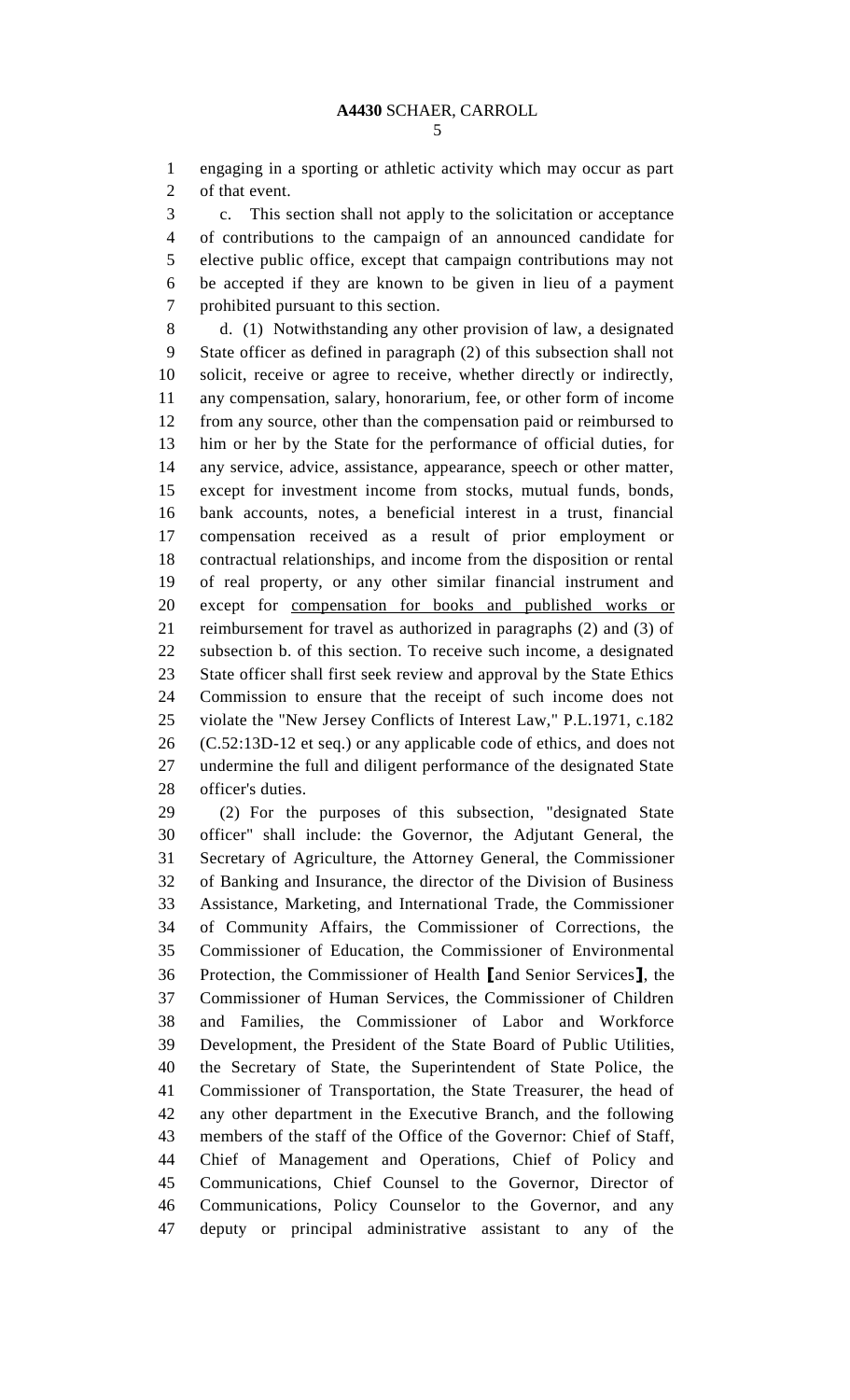aforementioned members of the staff of the Office of the Governor listed in this subsection. e. A violation of this section shall not constitute a crime or offense under the laws of this State. (cf: P.L. 2008, c.29, s.105) 5. Section 1 of P.L.1974, c.55 (C.52:14-15.107) is amended to read as follows: 1. Notwithstanding the provisions of the annual appropriations act and section 7 of P.L.1974, c.55 (C.52:14-15.110), the Governor shall fix and establish the annual salary**[**,**]** for each of the following officers in an amount not to exceed **[**\$133,330 in calendar year 2000, \$137,165 in calendar year 2001 and**]** \$141,000 in calendar year 2002 and thereafter, **[**for each of**]** and in an amount not to exceed \$175,000, but not less than \$141,000, in calendar year 2017 and thereafter. For calendar year 2017 and thereafter, the Governor 17 shall determine the annual salary for each of the following officers in an amount, within the limits set, appropriate for each officer. This section shall apply to the following officers: Title Agriculture Department Secretary of Agriculture Children and Families Department Commissioner of Children and Families Community Affairs Department Commissioner of Community Affairs Corrections Department Commissioner of Corrections Education Department Commissioner of Education Environmental Protection Department Commissioner of Environmental Protection Health **[**and Senior Services**]** Department Commissioner of Health **[**and Senior Services**]** Human Services Department Commissioner of Human Services Banking and Insurance Department Commissioner of Banking and Insurance Labor and Workforce Development Department Commissioner of Labor and Workforce Development Law and Public Safety Department Attorney General Military and Veterans' Affairs Department Adjutant General State Department Secretary of State Transportation Department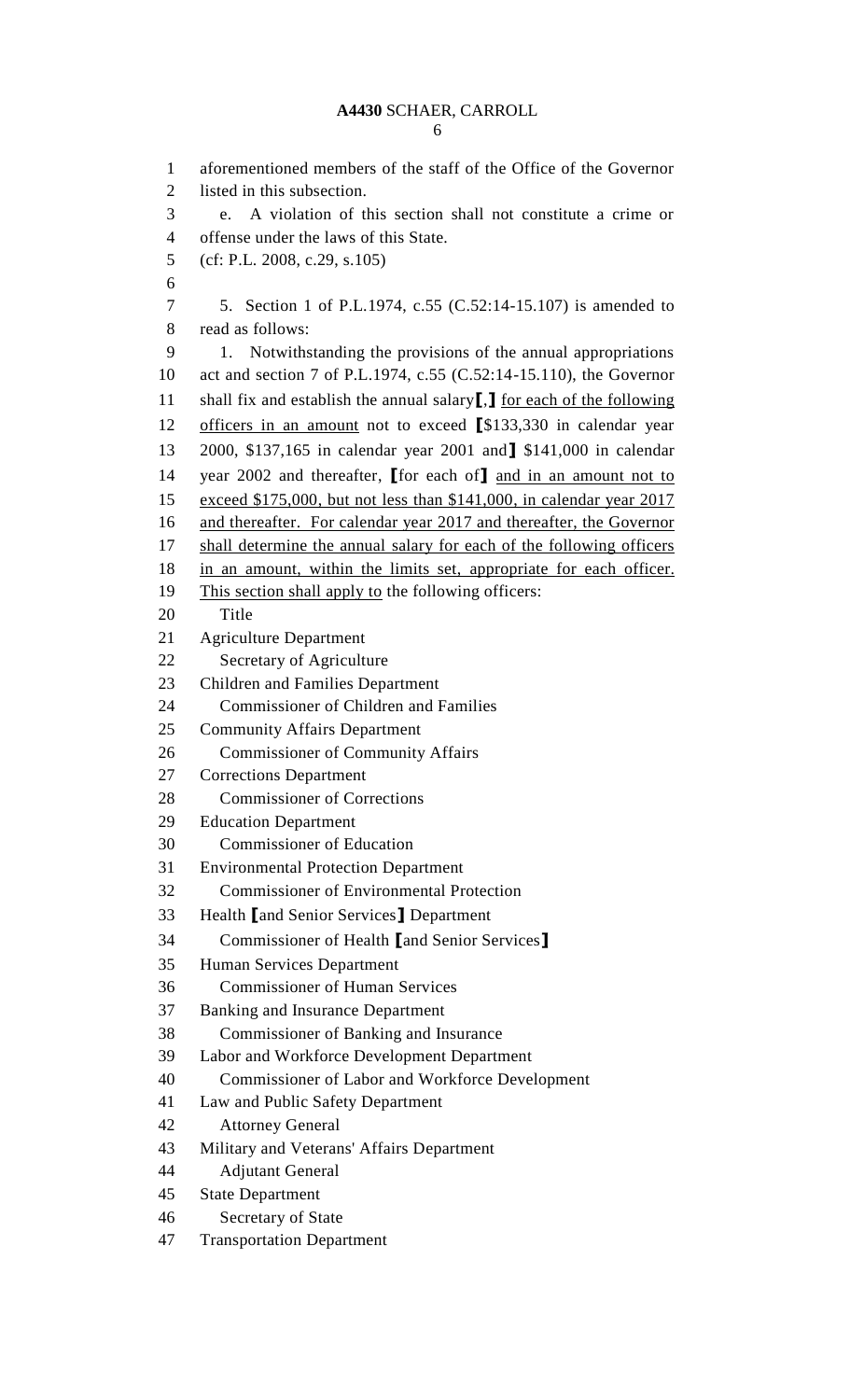Commissioner of Transportation Treasury Department State Treasurer Members, Board of Public Utilities (cf: P.L.2010, c.34, s.16) 6. Section 6 of P.L.1950, c.270 (C.52:18A-84) is amended to read as follows: 6. The Division of Investment established hereunder shall be under the immediate supervision and direction of a director, who shall be a person qualified by training and experience to direct the work of such division. The director of such division shall be appointed by the State Treasurer from a list of one or more persons qualified for such office and submitted to the State Treasurer by the State Investment Council; provided, that the State Treasurer may require the submission of an additional list or lists. Each list so submitted by the council shall also contain the qualifications of each person whose name appears thereon who shall be certified by the council to the State Treasurer as qualified for the office of director of such division. The detailed qualifications of each person so named by the council shall be contained in such certification. Any director so appointed shall serve without term but may be removed from office (a) by the State Treasurer, for cause, upon notice and opportunity to be heard at a public hearing, or (b) by the State Investment Council, if seven or more members thereof shall vote for such director's removal from office. Any vacancy occurring in the office of the Director of the Division of Investment shall be filled in the same manner as the original appointment. The director of said division shall devote his entire time and attention to the duties of his office and shall not be engaged in any other occupation or profession. Notwithstanding any other provision of law to the contrary, the State Treasurer shall determine the salary of the director **[**the amount of which shall not exceed \$200,000**]**. (cf: P.L.1998, c.38, s.2) 7. (New section) The annual salary of the executive director of each full time legislative staff operating under the direction of the Senate President, the Speaker of the General Assembly, and the Minority Leaders of each House of the Legislature shall be fixed and established by the President of the Senate and by the Speaker of the General Assembly, as appropriate, for each director in any amount that the President or Speaker determines to be appropriate for that director, but shall not exceed \$175,000 in calendar year 2017 and thereafter. 8. The Title of P.L.1948, c.16 is amended to read as follows: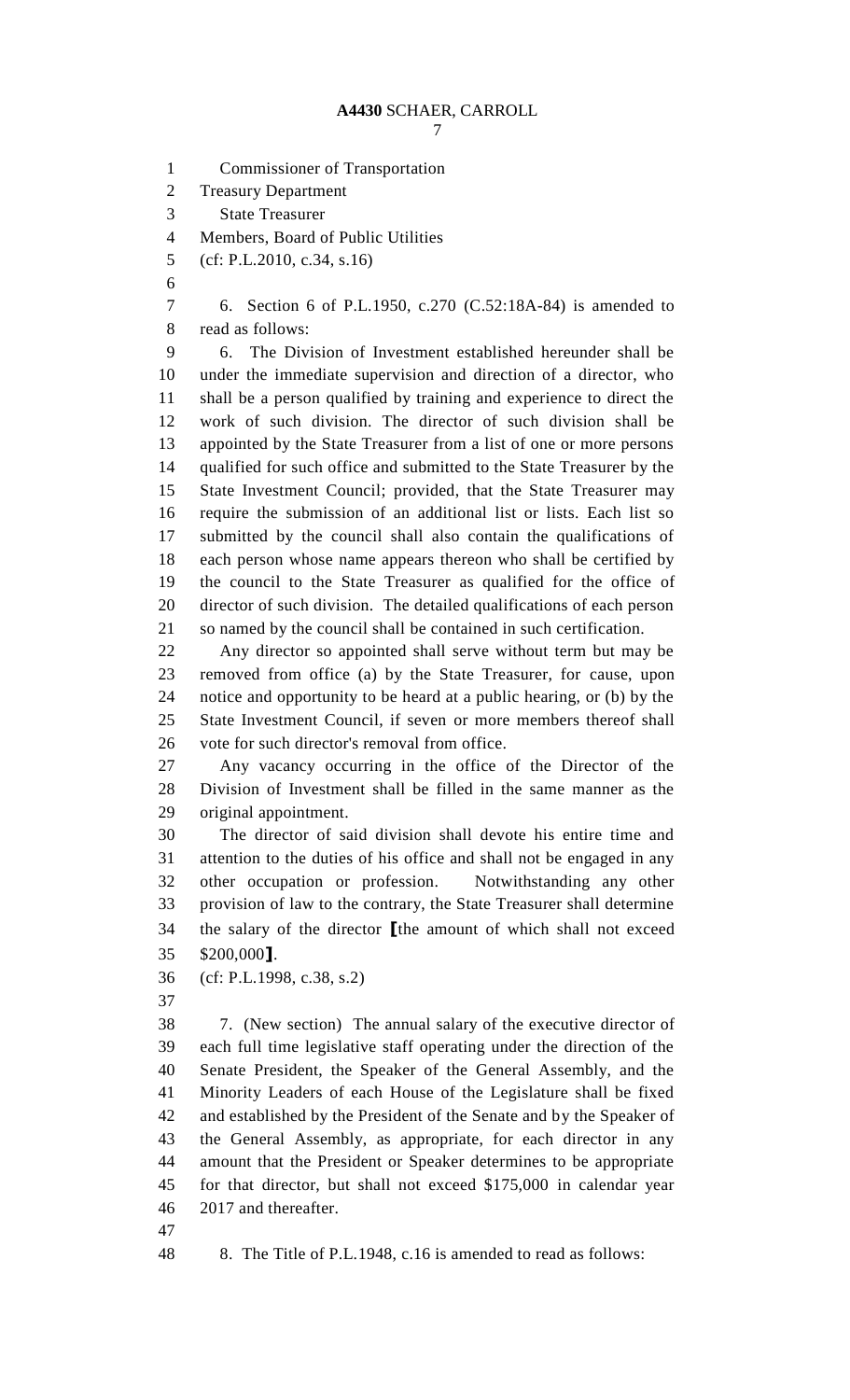An Act fixing the annual compensation of members of the Senate and General Assembly and providing for the payment thereof and for the payment of an additional allowance to the President of the Senate and the Speaker of the General Assembly and an additional allowance for staff services to each member thereof.

- (cf: P.L.1948, c.16, Title)
- 

 

9. This act shall take effect immediately.

#### STATEMENT

 This bill increases the maximum salary allowed for the Governor's cabinet officers and members of the Board of Public Utilities (BPU) to \$175,000 for calendar year 2017 and thereafter, while also setting \$141,000 as the minimum required salary. The language in current law is modified to specifically recognize that the Governor may establish the annual salary for the cabinet officers and BPU members in any amount not less than \$141,000 that the Governor determines to be appropriate for each person. The Governor requires the flexibility to set the annual salary at any amount within the limits specified, which need not be the same for all of these officers.

 In addition, the bill provides for an annual three percent increase in 2017 and in 2018 in the annual salaries for the justices of the Supreme Court, Appellate Division judges, Assignment judges, judges of the Superior Court, and judges of the Tax Court. The bill provides for an automatic annual adjustment of those salaries for calendar year 2019 and thereafter based on the change in the Consumer Price Index. Under current law, the annual salary for workers' compensation judges, administrative law judges, surrogates, county clerks, registers of deeds and mortgages, and sheriffs are linked to the annual salary for a Superior Court judge so that they receive the specific or minimum percentage, that is set by law, of the Superior Court judges' salaries. The statutes that provide for these linked salaries are clearly mandatory in nature and when the salaries of judges are increased, the linked salaries must also be increased, including retroactively. The statutory language must be complied with, including retroactively, to achieve the Legislature's intent.

 The bill removes the \$200,000 cap placed on the salary of the Director of the Division of Investment.

 The bill codifies the annual allowance provided to each member of the Senate and General Assembly for member staff services, which will be \$140,000 beginning in the 2017 legislative session. The current allowance is \$110,000 and is not provided for by statute.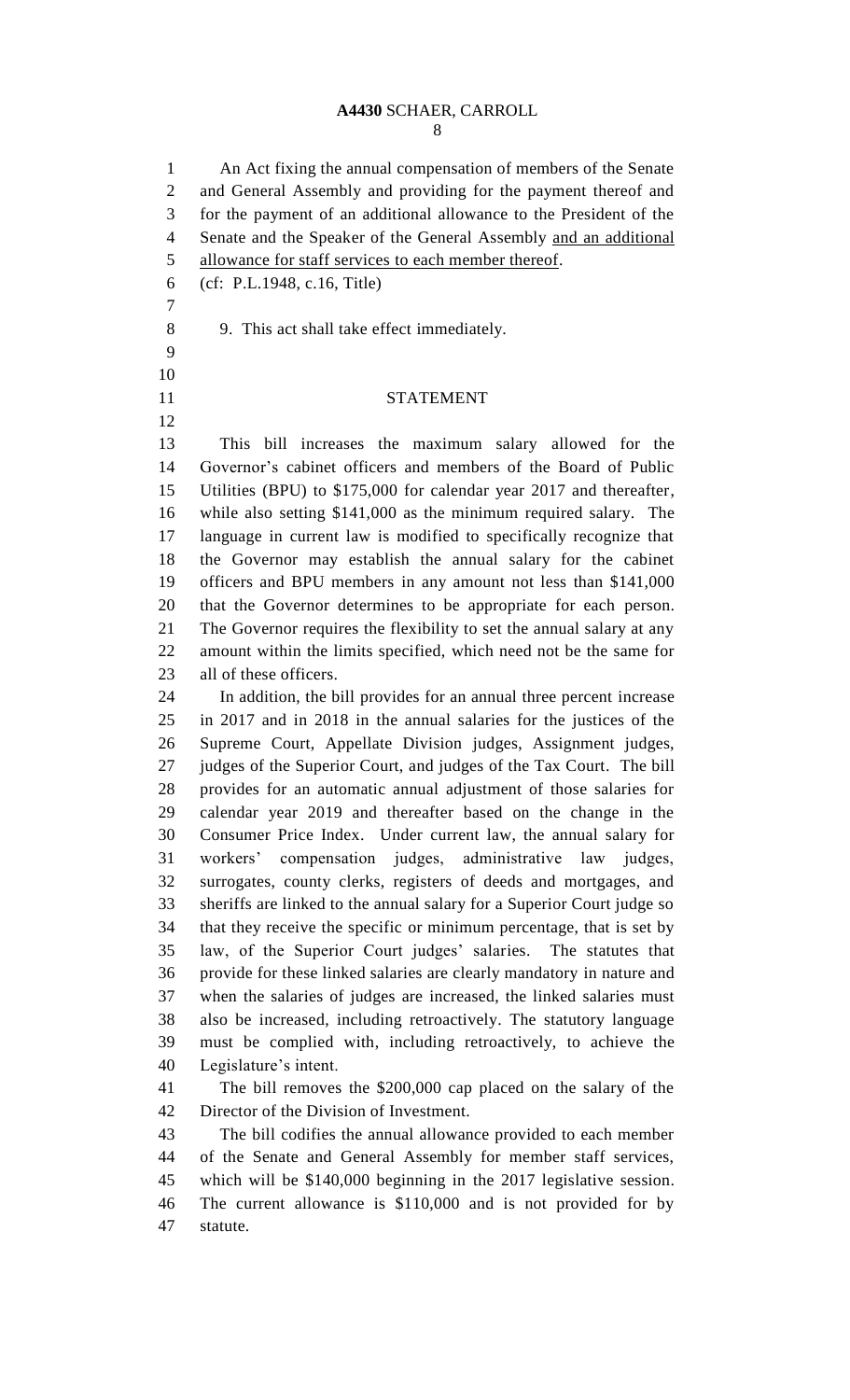The bill codifies a provision for the annual salary of the executive director of each full time legislative staff operating under the direction of the Senate President, the Speaker of the General Assembly, and the Minority Leaders of each House of the Legislature. Currently, these salaries are not provided for by statute. Under the bill, the salary for each executive director will be fixed and established by the President of the Senate or by the Speaker of the General Assembly, as appropriate, in any amount that the President or Speaker determines to be appropriate for that director, but not to exceed \$175,000 in calendar year 2017 and thereafter. While this maximum amount for the annual salary is identical to the maximum amount for the annual salary for the Governor's cabinet officers and members of the Board of Public Utilities, the President of the Senate and the Speaker of the General Assembly will have complete discretion to set the salaries for the legislative executive directors at any amount that is at or below this maximum, as they deem appropriate, regardless of the decisions made by the Governor for the salaries of the cabinet officers and members of the Board of Public Utilities. The President and Speaker require the flexibility to set the annual salary for each executive director at any amount, whether at or below the maximum, irrespective of the salaries of the Executive Branch officers. Finally, this bill adds compensation for books and published works to the list of income a designated State officer may solicit or receive. The designated State officer must first seek review and approval by the State Ethics Commission to ensure that the receipt of such income does not violate the "New Jersey Conflicts of Interest Law" or any applicable code of ethics, and that it does not undermine the full and diligent performance of the designated State officer's duties. The law defines "designated State officer" as the: Governor; Adjutant General; Secretary of Agriculture; Attorney General; Commissioner of Banking and Insurance; Director of the Division of Business Assistance, Marketing, and International Trade; Commissioner of Community Affairs; Commissioner of Corrections; Commissioner of Education;

- Commissioner of Environmental Protection;
- Commissioner of Health;
- Commissioner of Human Services;
- Commissioner of Children and Families;
- Commissioner of Labor and Workforce Development;
- President of the State Board of Public Utilities;